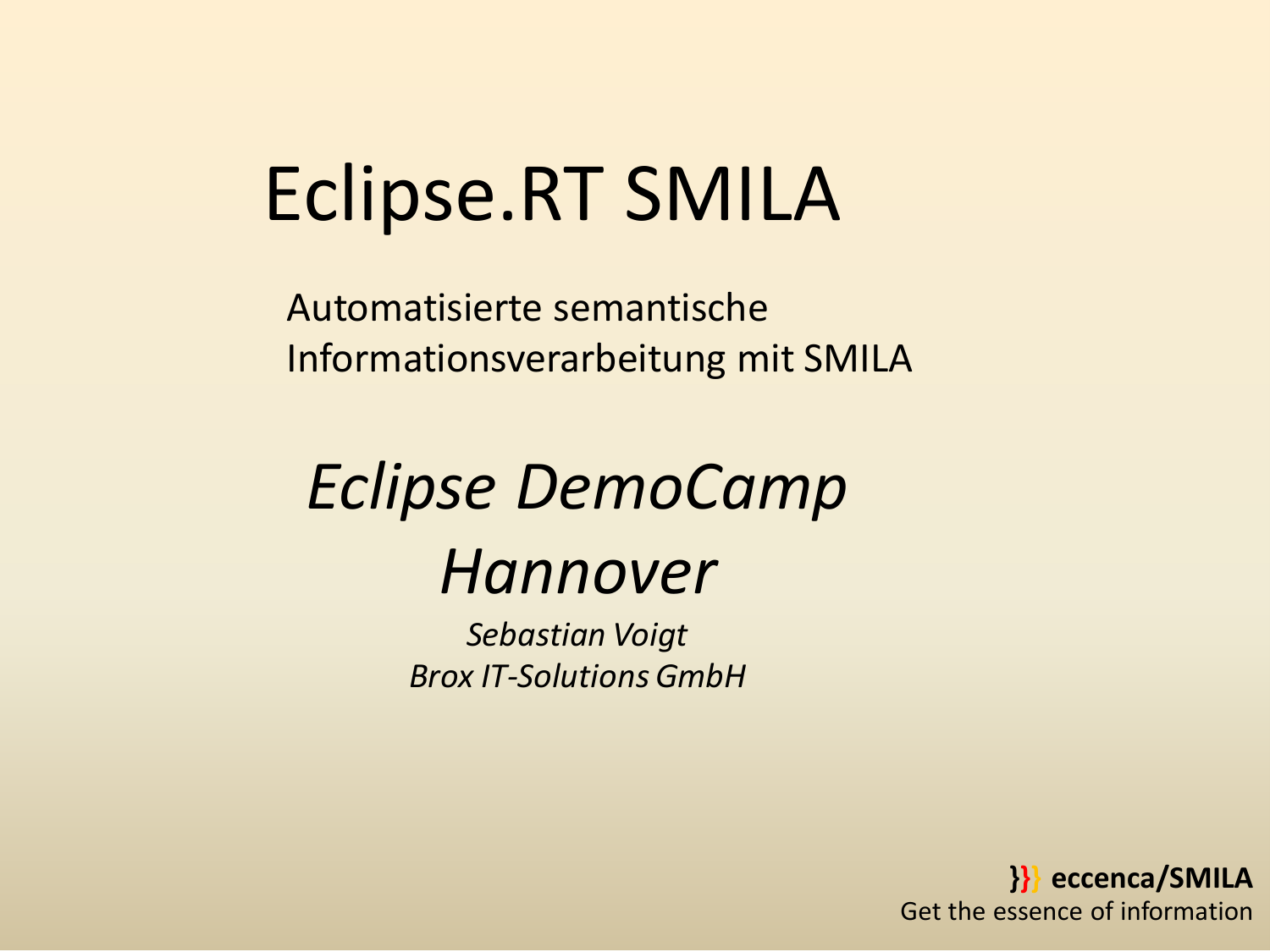**Eclipse Runtime Project SMILA**



### **SMILA –**

### **SeMantic Information Logistics Architecture**

- Eclipse Runtime Project (since 2008)
- $\blacksquare$  extensible framework
	- **for building:** 
		- **Search solutions**
		- **E** applications for information processing
	- **to access unstructured information**
	- **Example 1** enterprise search framework
	- Apache Lucene
	- **BPEL for processing instruction**
- current release: 0.7 (official)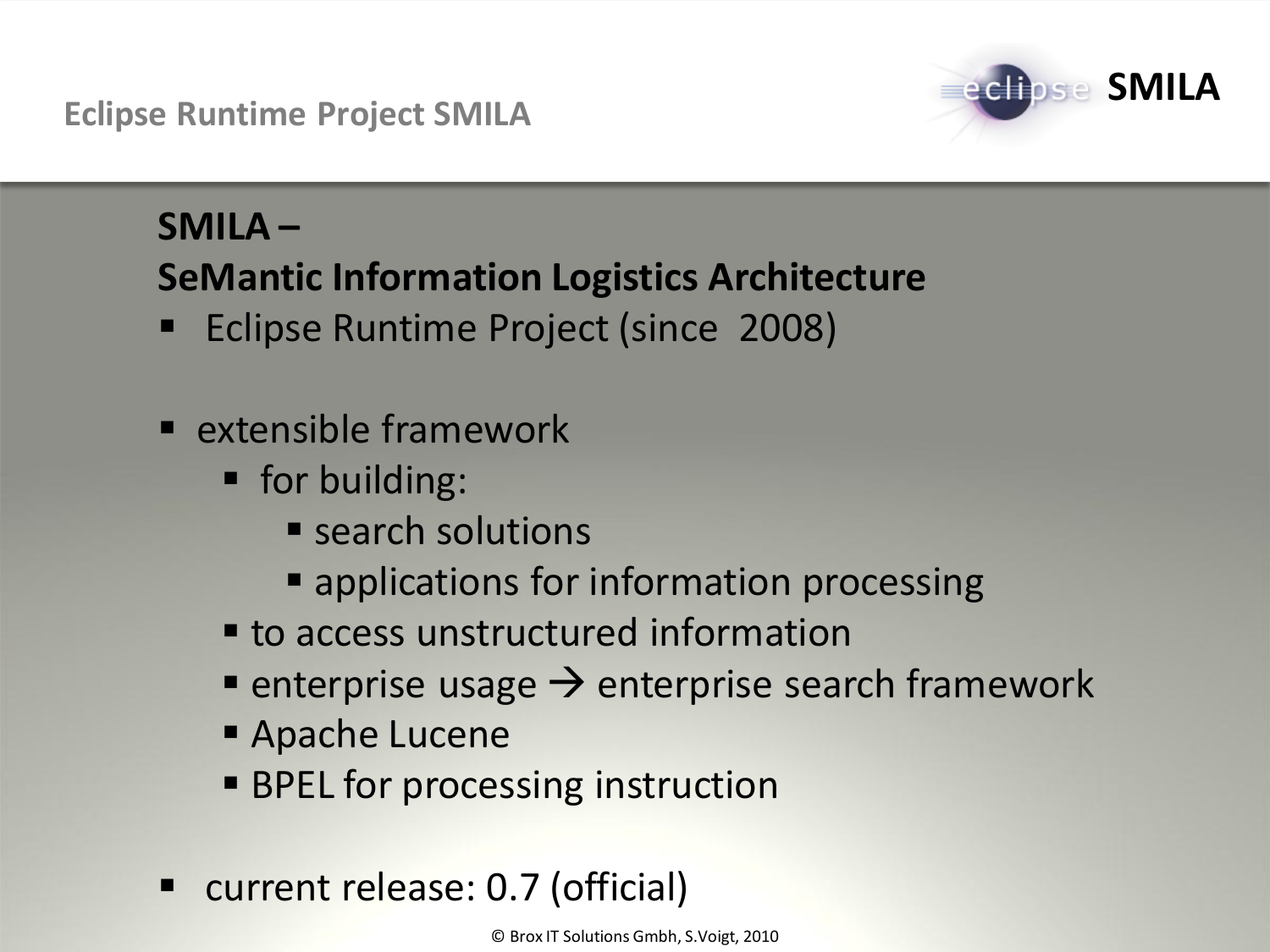**SMILA use case: e.g Enterprise Search Context**



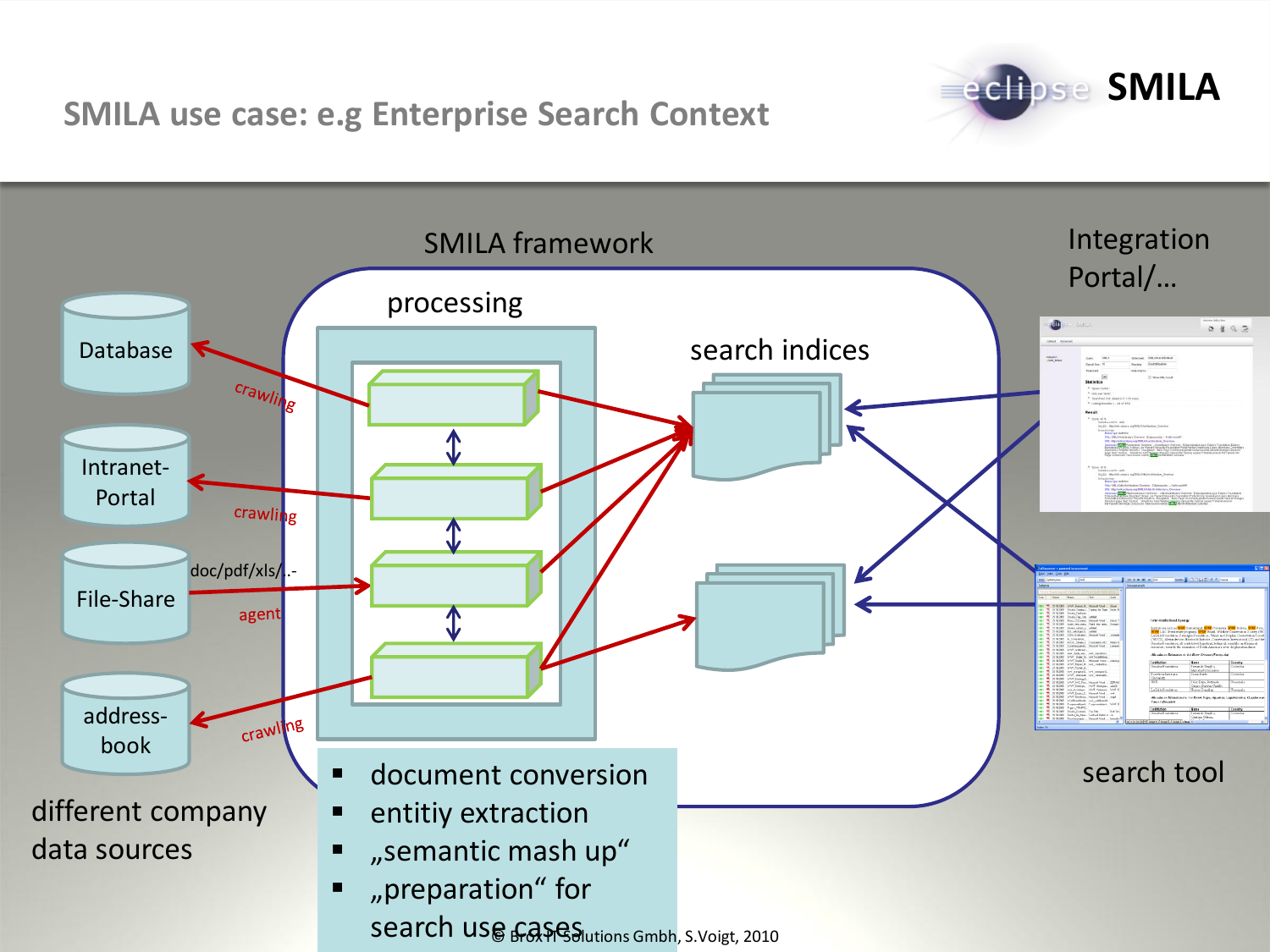

### out of the box functionality:

- **E** crawling
- **search**
- agents
- **Extending smila with bpel/java**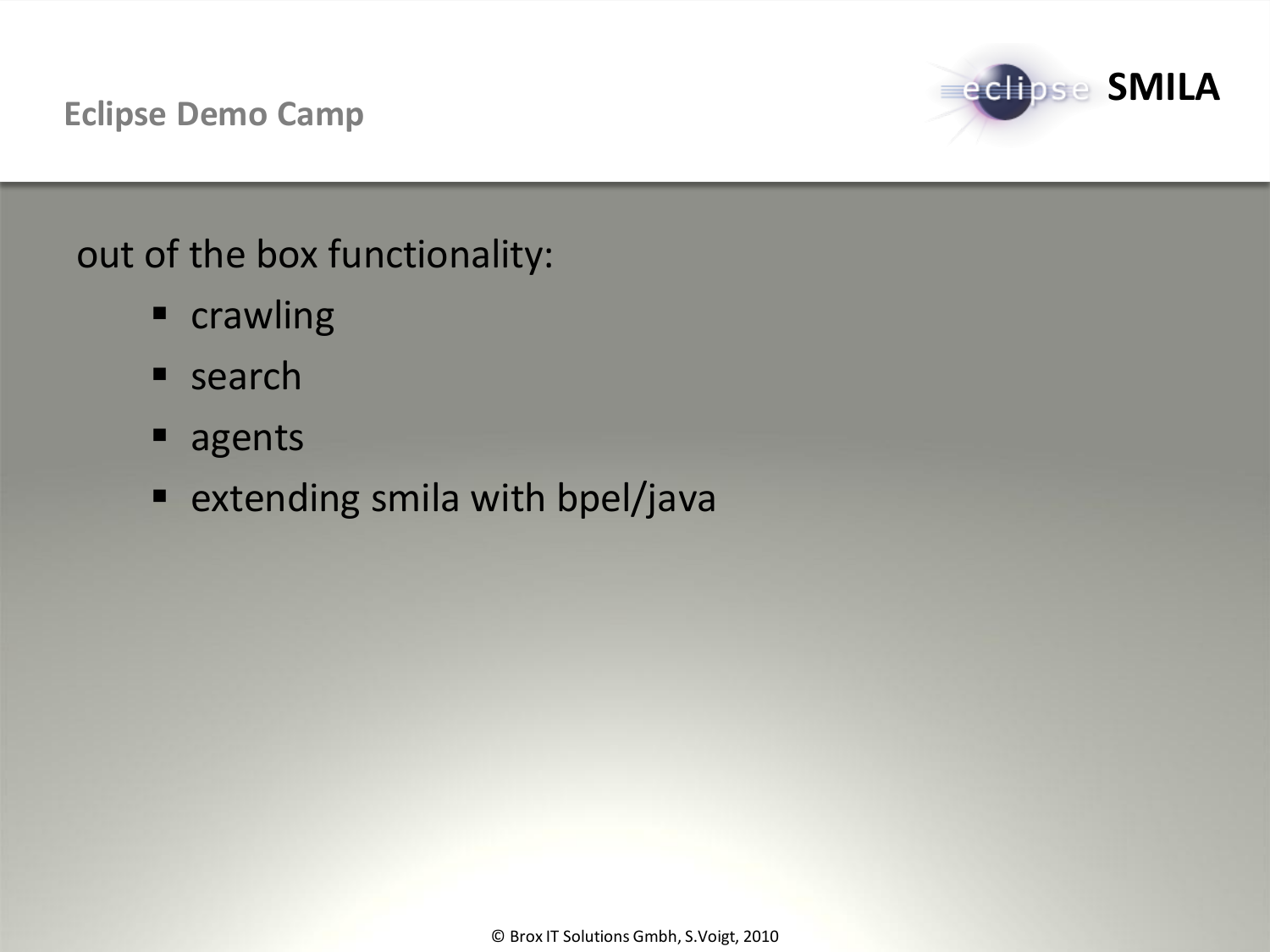**Eclipse DemoCamp: SMILA & eccenca**



## Thank you!

#### • more information:

- **WWW.eclipse.org/smila**
- [www.eccenca.com](http://www.eccenca.com/)
- svoigt@brox.de

Wiki:

- **<http://wiki.eclipse.org/SMILA>**
- [http://wiki.eccenca.com](http://wiki.eccenca.com/)

"5 Mins to Succuss"- Tutorial:

http://wiki.eclipse.org/SMILA/Documentation\_for\_5\_Minutes\_to\_Success